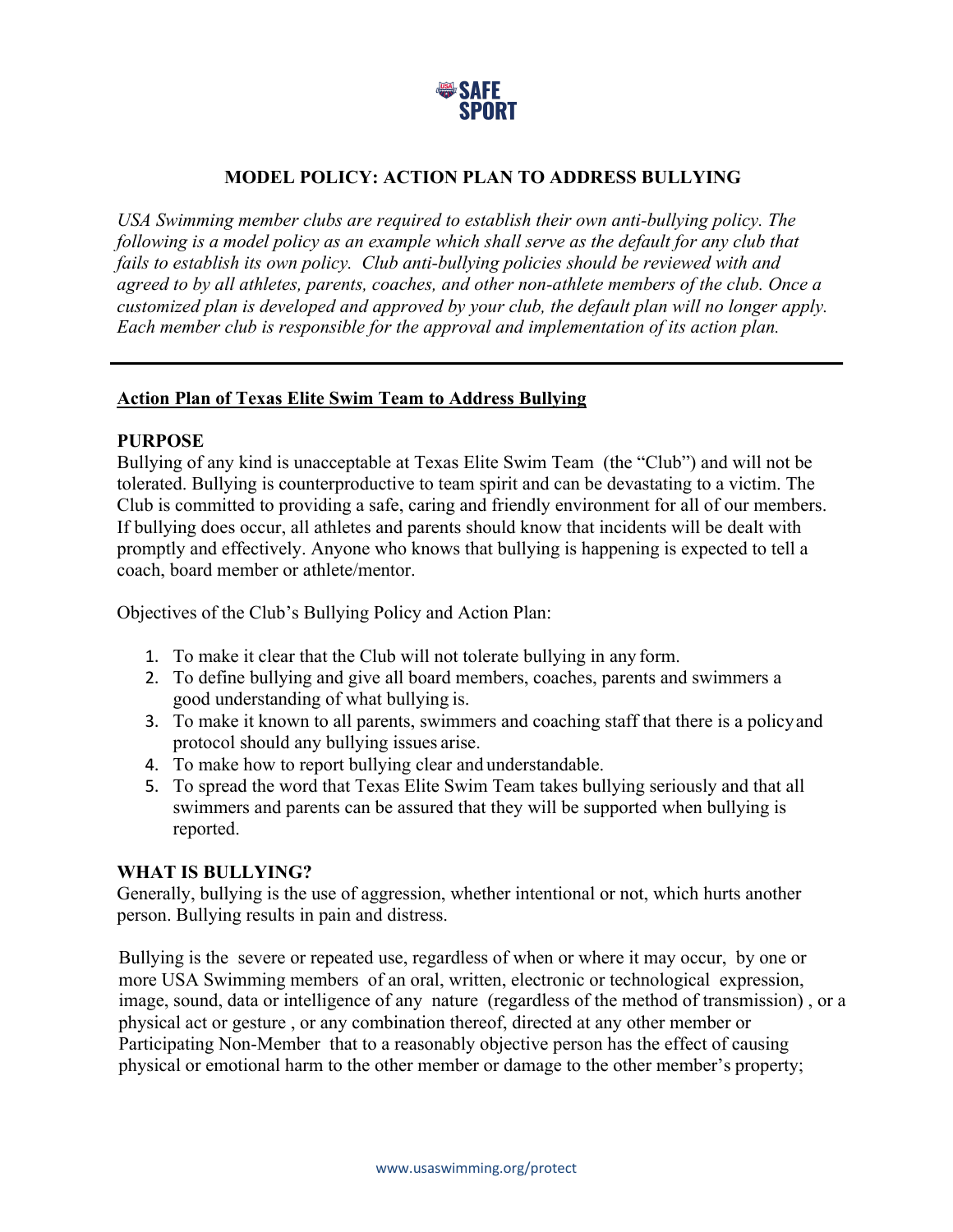

- i. Placing the other member in reasonable fear of harm to himself/herself or of damage to his/her property;
- ii. Creating a hostile environment for the other member at any USA Swimming activity;
- iii. Infringing on the rights of the other member at any USA Swimming activity; or
- iv. Materially and substantially disrupting the training process or the orderly operation of any USA Swimming activity (which for the purposes of this section shall include, without limitation, practices, workouts and other events of a member club or LSC).

## **REPORTING PROCEDURE**

An athlete who feels that he or she has been bullied is asked to do one or more of the following things:

- Talk to your parents;
- Talk to a Club Coach, Board Member, or other designated individual;
- Write a letter or email to the Club Coach, Board Member, or other designated individual;
- Make a report to the USA Swimming Safe Sport staff.

There is no express time limit for initiating a complaint under this procedure, but every effort should be made to bring the complaint to the attention of the appropriate club leadership as soon as possible to make sure that memories are fresh and behavior can be accurately recalled and the bullying behavior can be stopped as soon as possible.

### **HOW WE HANDLE BULLYING**

If bullying is occurring during team-related activities, we **STOP BULLYING ON THE SPOT** using the following steps:

- 1. Intervene immediately. It is okay to get another adult to help.
- 2. Separate the kids involved.
- 3. Make sure everyone is safe.
- 4. Meet any immediate medical or mental health needs.
- 5. Stay calm. Reassure the kids involved, including bystanders.
- 6. Model respectful behavior when you intervene.

If bullying is occurring at our club or it is reported to be occurring at our club, we address the bullying by **FINDING OUT WHAT HAPPENED** and **SUPPORTING THE KIDS INVOLVED** using the following approach:

## *FINDING OUT WHAT HAPPENED*

- **1. First, we get the facts.**
	- a. Keep all the involved children separate.
	- b. Get the story from several sources, both adults and kids.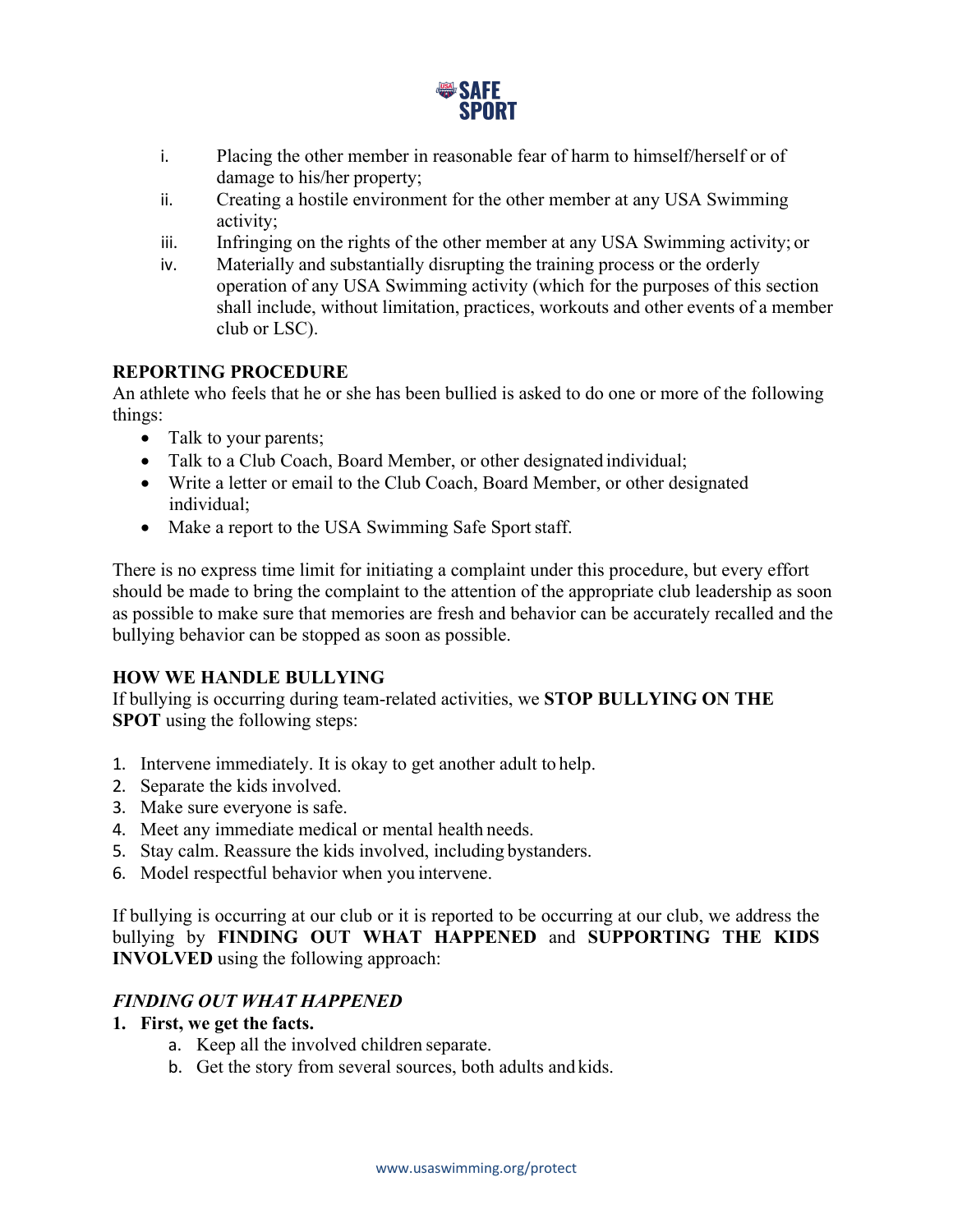

- c. Listen without blaming.
- d. Don't call the act "bullying" while you are trying to understand whathappened.
- e. It may be difficult to get the whole story, especially if multiple athletes are involved or the bullying involves social bullying or cyber bullying. Collect all available information.
- **2. Then, we determine if it's bullying.** There are many behaviors that look like bullying but require different approaches. It is important to determine whether the situation is bullying or something else.
	- a. Review the USA Swimming definition of bullying;
	- b. To determine if the behavior is bullying or something else, consider the following questions:
		- What is the history between the kids involved?
		- Have there been past conflicts?
		- Is there a power imbalance? Remember that a power imbalance is not limited to physical strength. It is sometimes not easily recognized. Ifthe targeted child feels like there is a power imbalance, there probably is.
		- Has this happened before? Is the child worried it will happen again?
	- c. Remember that it may not matter "who started it." Some kids who are bulliedmay be seen as annoying or provoking, but this does not excuse the bullying behavior.
	- d. Once you have determined if the situation is bullying, support all of the kids involved.

## *SUPPORTING THE KIDS INVOLVED*

### **3. Support the kids who are being bullied**

a. Listen and focus on the child. Learn what's been going on and show you want to help. Assure the child that bullying is not their fault.

b. Work together to resolve the situation and protect the bullied child. The child, parents, and fellow team members and coaches may all have valuable input. Itmay help to:

- i. Ask the child being bullied what can be done to make him or her feel safe. Remember that changes to routine should be minimized. He or she is not at fault and should not be singled out. For example, consider rearranging lane assignments for everyone. If bigger moves are necessary, such as switching practice groups, the child who is bullied should not be forced tochange.
- ii. Develop a game plan. Maintain open communication between the Club and parents. Discuss the steps that will be taken and how bullying will be addressed going forward.
- c. Be persistent. Bullying may not end overnight. Commit to making it stop and consistently support the bullied child.

### **4. Address bullying behavior**

a. Make sure the child knows what the problem behavior is. Young people who bully must learn their behavior is wrong and harms others.